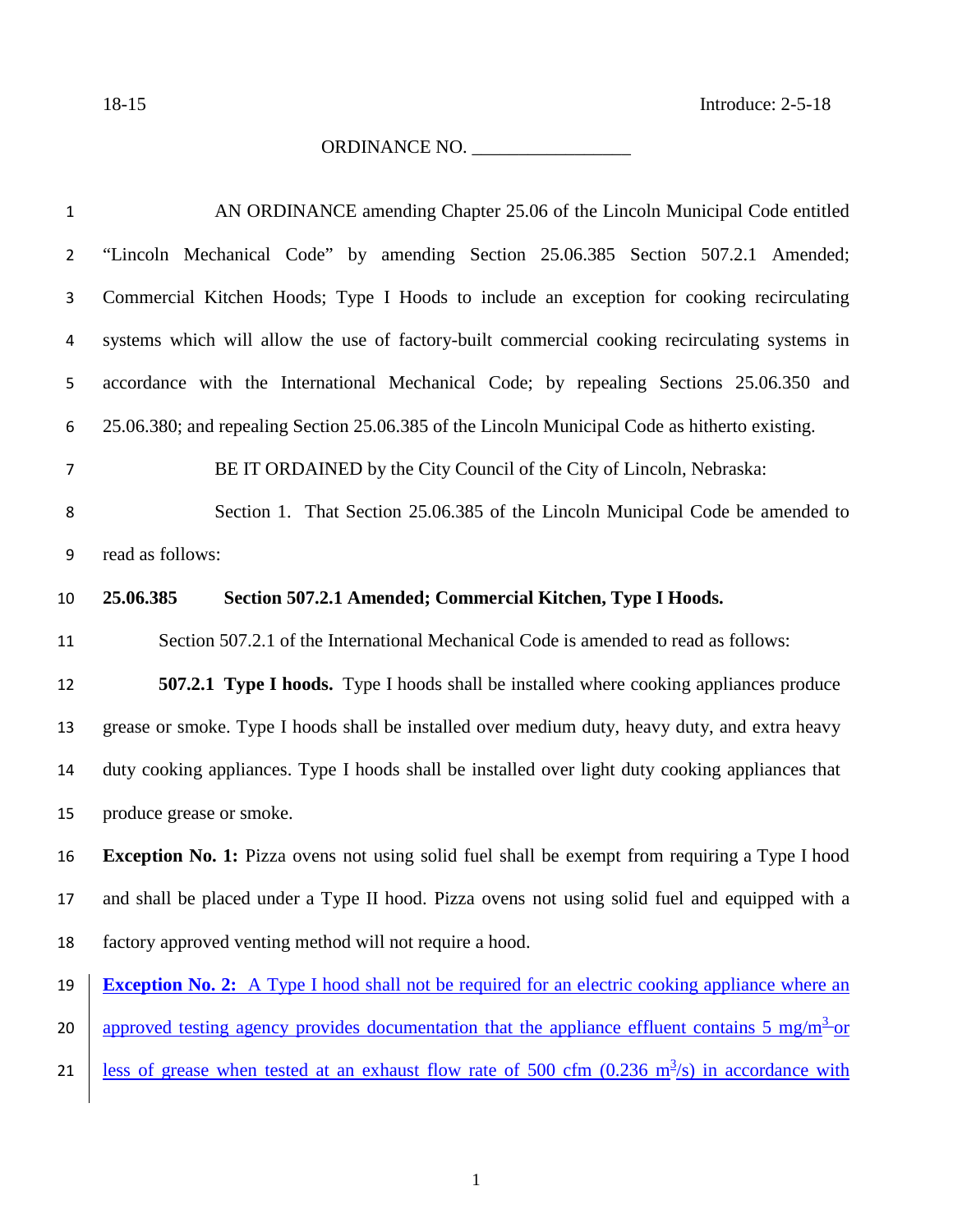## 1 <u>Section 17 of UL 710B.</u>

 $\overline{\phantom{a}}$ 

2 Section 2. That Section 25.06.350 of the Lincoln Municipal Code be and the same is hereby repealed:

| 4  | 25.06.350 Section 501.3 Amended; Exhaust Discharge.                                                      |  |  |
|----|----------------------------------------------------------------------------------------------------------|--|--|
| 5  | Section 501.3 of the international Mechanical Code is amended to read as follows:                        |  |  |
| 6  | <b>501.3 Exhaust discharge.</b> The air removed by every mechanical exhaust system shall be              |  |  |
| 7  | discharged outdoors at a point where it will not cause a nuisance and not less than the distances        |  |  |
| 8  | specified in Section 501.3.1. The air shall be discharged to a location from which it cannot again be    |  |  |
| 9  | readily drawn in by a ventilating system. Air shall not be exhausted into an attic or crawl space.       |  |  |
| 10 | <b>Exception:</b> Whole house ventilation type attic fans shall be permitted to discharge into the attic |  |  |
| 11 | space of dwelling units having private attics.                                                           |  |  |
| 12 | Section 3. That Section 25.06.380 of the Lincoln Municipal Code be and the same                          |  |  |
| 13 | is hereby repealed:                                                                                      |  |  |
| 14 | 25.06.380<br><b>Section 507.1 Amended: Commercial Kitchen Hoods; General.</b>                            |  |  |
| 15 | Section 507.1 of the International Mechanical Code is amended to read as follows:                        |  |  |
| 16 | <b>507.1 General.</b> Commercial kitchen exhaust hoods shall comply with the requirements of             |  |  |
| 17 | this section. Hoods shall be Type I or Type II and shall be designed to capture and confine cooking      |  |  |
| 18 | vapors and residues. Commercial kitchen exhaust hood systems shall operate during the cooking            |  |  |
| 19 | operation.                                                                                               |  |  |
| 20 | <b>Exceptions:</b>                                                                                       |  |  |
| 21 | 1. Factory-built commercial exhaust hoods which are tested in accordance with UL 710                     |  |  |
| 22 | and listed, labeled, and installed in accordance with Section 304.1 shall not be                         |  |  |
| 23 | required to comply with Sections 507.4, 507.7, 507.11, 507.12, 507.13, 507.14, and                       |  |  |
| 24 | 507.15.                                                                                                  |  |  |